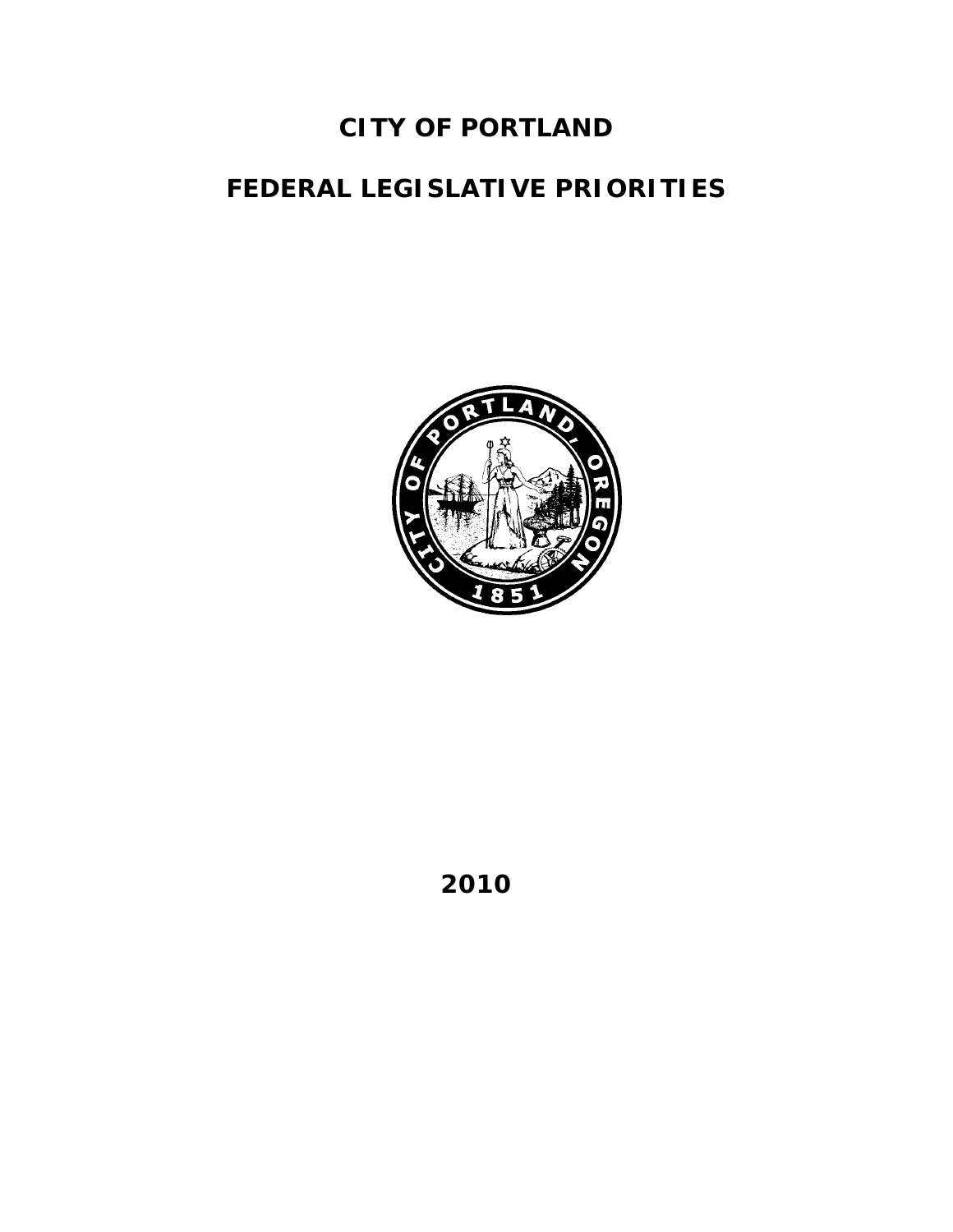**CITY OF PORTLAND COUNCIL:** 

**MAYOR SAM ADAMS COMMISSIONER AMANDA FRITZ COMMISSIONER NICK FISH COMMISSIONER DAN SALTZMAN COMMISSIONER RANDY LEONARD**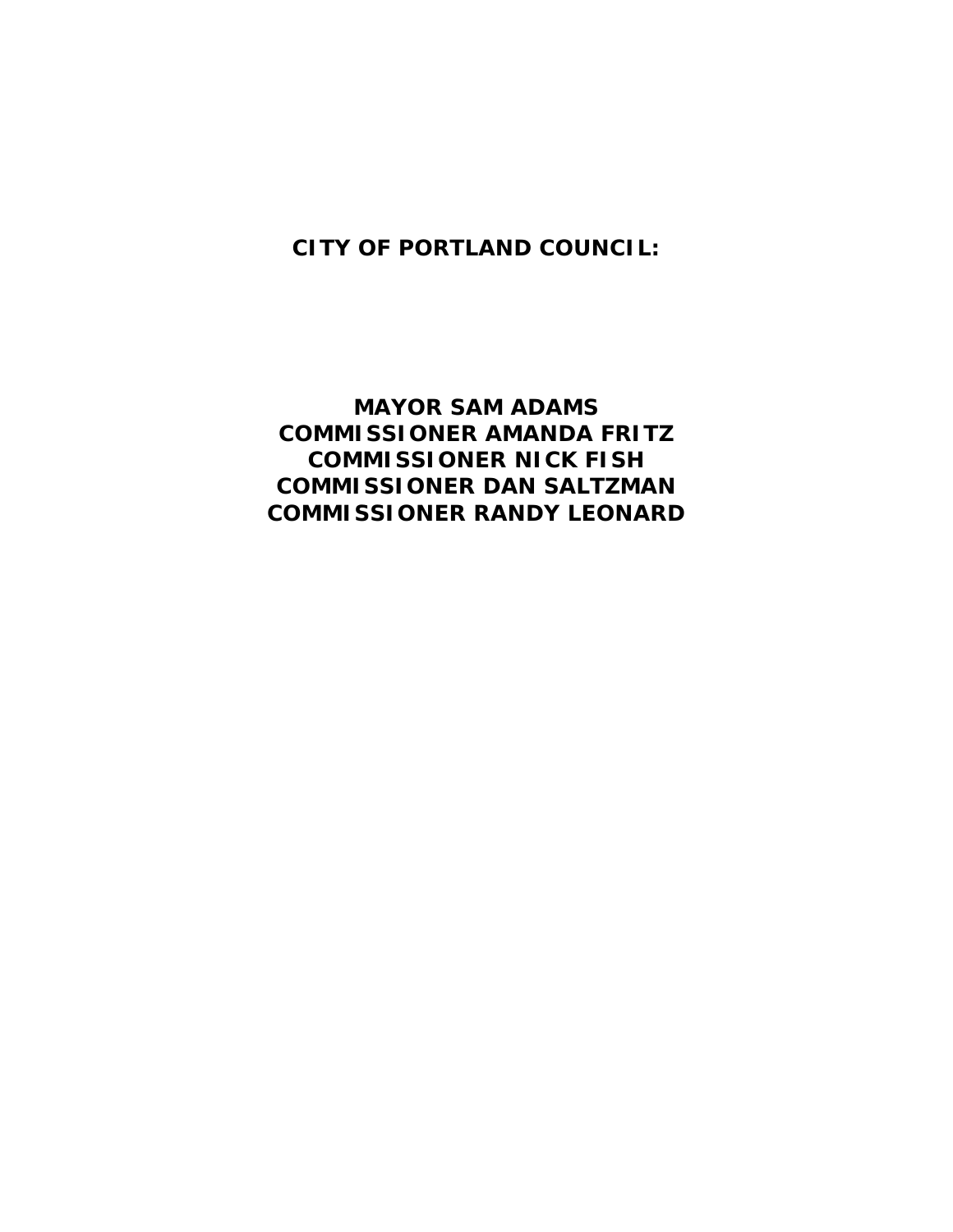# **CITY OF PORTLAND**

# **FEDERAL LEGISLATIVE PRIORITIES**

Prepared by the Office of Government Relations:

Martha Pellegrino, Interim Director David Barenberg, Lobbyist Matt Jaffe, Lobbyist Steffeni Mendoza Gray, Intergovernmental Relations Specialist Lesley Kelley, Business Operations Manager Amy Julkowski, Executive Assistant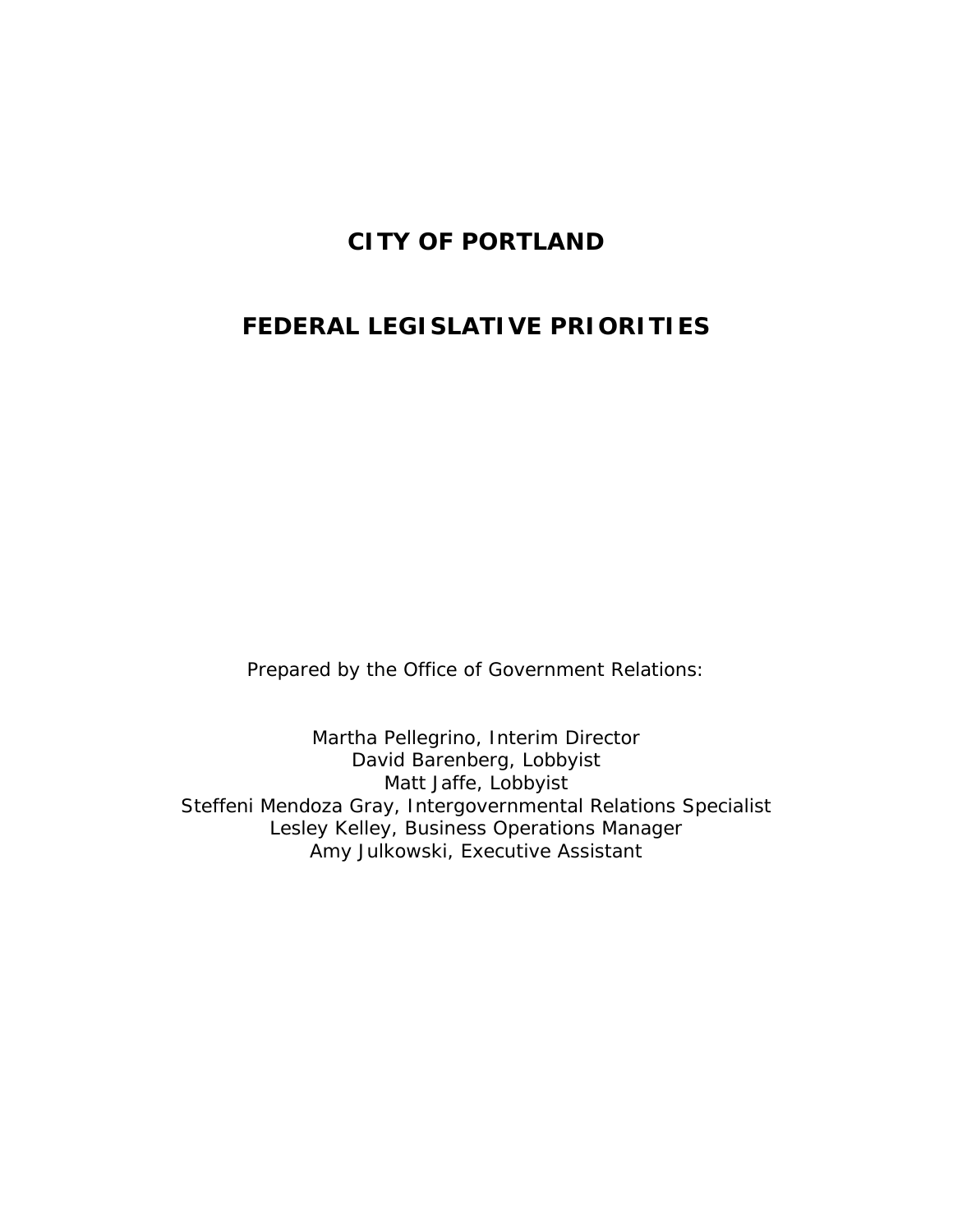## **CITY OF PORTLAND 2010 FEDERAL LEGISLATIVE AGENDA**

### **FISCAL YEAR 2011 APPROPRIATIONS PRIORITIES**

#### **OREGON SUSTAINABILITY CENTER**

The funding sought by the City and its partners would assist in the development of the Oregon Sustainability Center (Center)--a 200,000 square foot urban, high-rise laboratory incorporating cutting edge green building technologies. The net zero energy, net zero water and net zero wastewater and stormwater building would be the first of its kind in the world. Both the use of and continuing research into innovative technologies used in the building will spur the creation of new products for use in the next generation of sustainable buildings. The Center represents a public, private, non-profit and university partnership and is an economic development priority of the City of Portland and the State of Oregon. On an ongoing basis, the Center will link across these sectors to educate, innovate, research and commercialize ideas, processes and products of the  $21<sup>st</sup>$  Century green economy. Between the creation of the next generation of urban buildings and the products associated with its construction and operation, this project promises significant new green employment. This particular appropriations request will fund the innovative water equipment and research required to achieve a net-zero building.

#### **The City seeks \$ 2 million from the FY 2011 Energy and Water Appropriations bill (Science Account).**

#### **SVABODA COURT: SUSTAINABLE HOMEOWNERSHIP PILOT PROJECT**

Svaboda Court is a demonstration project for medium-density urban family living. Fourteen sustainable 2-to 3-bedroom homes will be priced for sale to households with annual incomes under \$ 36,000. Proud Ground, an experienced non-profit Portland-area developer and community land trust, is sponsoring the design and development of the project. The homes will be built using sustainable methods and products. Proud Ground is using a shared equity ownership model increasing the amount of equity owned by Proud Ground, thereby reducing the sales price by an average of \$ 75,000. The project is located in outer southeast Portland.

#### **The City seeks \$ 1 million from the FY 2011 Transportation HUD Appropriations bill (Economic Development Initiatives)**

#### **NE MLK BLVD. AND NE COLUMBIA BLVD. INTERSECTION IMPROVEMENT**

The project is located in a key freight distribution area for the City known as the Columbia Corridor. Two designated National Highway System Intermodal Connector routes come together to form the NE MLK Blvd. & Columbia Blvd. intersection. There are approximately 5,000 daily truck movements through this high-traffic intersection.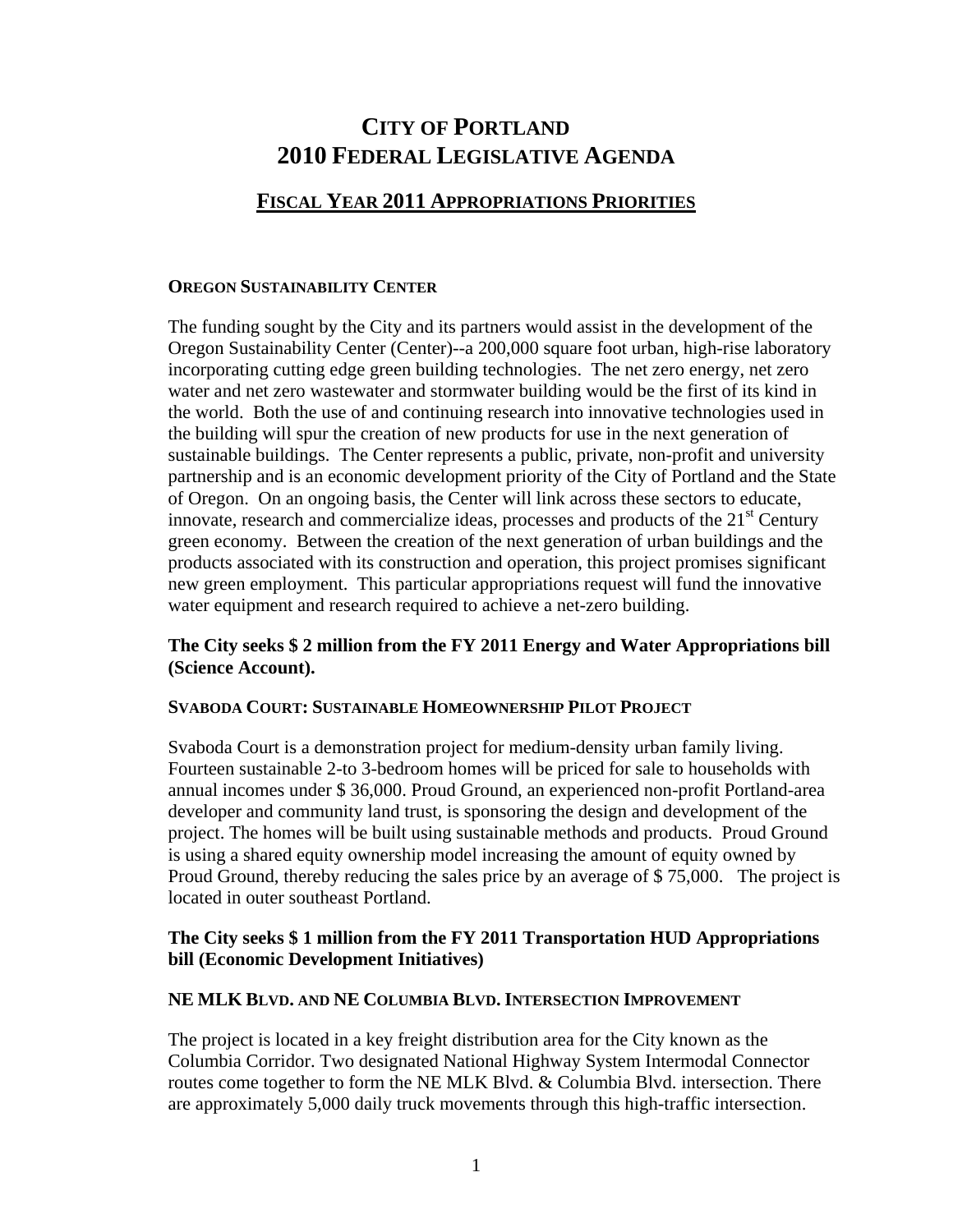By adding a right-turn lane and improving the truck turning radius at this critical intersection for freight traffic, this project will significantly improve freight mobility in the Columbia Corridor. The project will also modify the existing traffic signal and provide bike and pedestrian facilities.

#### **The City seeks \$ 1.9 million from the FY 2011 Transportation HUD Appropriations bill (Surface Transportation Program, Department of Transportation.)**

#### **POLICE IN-CAR SECURITY CAMERAS**

The City is requesting funding for the purchase of nine in-car security cameras. This advanced technology will significantly improve the capacity for evidence collection and improve accountability of Portland Police officers. The cameras provide an unequivocal record of the actions of both citizens and police officers at the scene. The Police Bureau will also be able to use the video as part of its training regime.

#### **The City requests \$ 250,000 for Police Bureau In-Car Cameras from the FY 2011 Commerce, Justice, Science Appropriations bill (COPS Technology, Department of Justice).**

#### **CREATIVE EXCHANGE MATERIALS RESOURCE LAB**

The Materials Lab will benefit the creative services industries by improving access to the materials and finishes, research, and information that meet the highest standards of knowledge and excellence in this field. A successful project will promote collaboration, industry connectivity, and provide more access to innovation resources in order to maximize business and design competitiveness. This is important to increase Portland's standing as a significant global design leader. The Materials Lab will drive innovation to help local companies be more competitive, increase local jobs in their respective industries, and lower their costs for providing cutting-edge products without compromising proprietary information. One of the key objectives for this project is to help make this a resource that is affordable to small businesses including sole proprietors and one to three-person design studios along the West Coast.

#### **The City of Portland requests \$ 500,000 from the FY 2011 Financial Services and General Government Appropriations bill (Small Business Administration.)**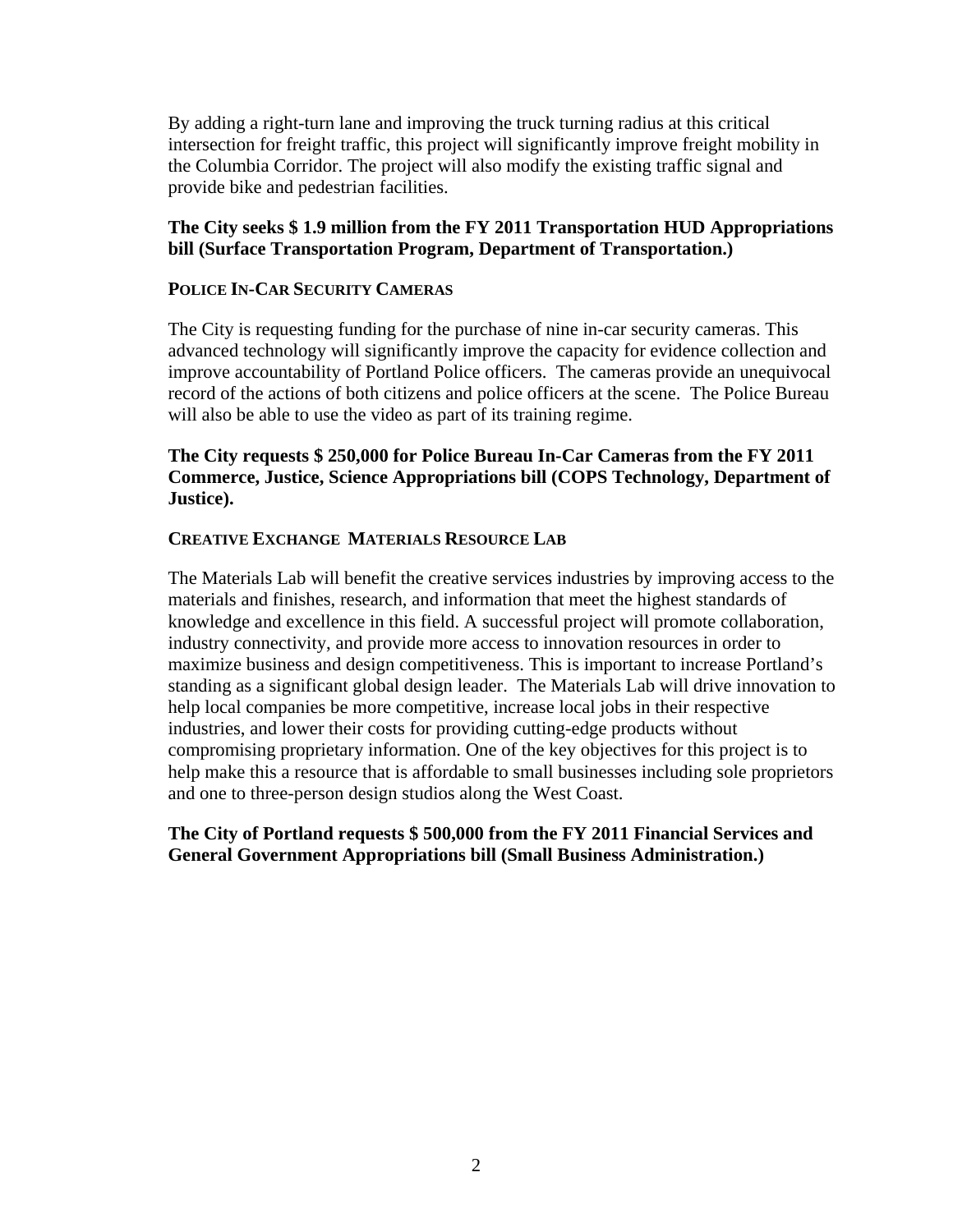#### **WILLAMETTE RIVER ENVIRONMENTAL DREDGING**

The City is a partner with the Port of Portland on this multi-year project. The funding ensures continued progress on the Army Corps of Engineers Lower Willamette River Ecosystem Restoration Feasibility Study. This study will provide the framework for federal funding of environmental restoration and clean-up on the Lower Willamette River. The project is included in the Obama Administration's Fiscal Year 2011 proposed budget.

#### **The City seeks \$ 220,000 for the Lower Willamette River Ecosystem Restoration Feasibility Study from the FY 2011 Energy and Water Appropriations bill (U.S. Army Corps of Engineers, Section 312, General Investigations).**

#### **122ND AVENUE INTELLIGENT TRANSPORTATION SYSTEM (ITS) IMPROVEMENT PROJECT**

The purpose of this project is to implement an Intelligent Transportation System (ITS) infrastructure along 122nd Avenue from Airport Way to Foster Road. Innovative use of technology will improve safety and ease congestion along this widely used corridor. The project improves linkages to key area transportation routes  $(I-205, I-84 \text{ and } 82^{\text{nd}} \text{ Avenue})$ and will allow the City the opportunity to more effectively manage this corridor by regulating traffic flow on all of these roads, which will result in greatly improving performance. Additionally, there will be transit, bicycle and pedestrian improvements along the corridor that will enhance business successes, make alternative modes of transportation accessible and safer along the route and improve the traffic flow.

**The City seeks \$ 1,224,000 from the FY 2011 Transportation HUD Appropriations bill (Intelligent Transportation Systems, Department of Transportation).**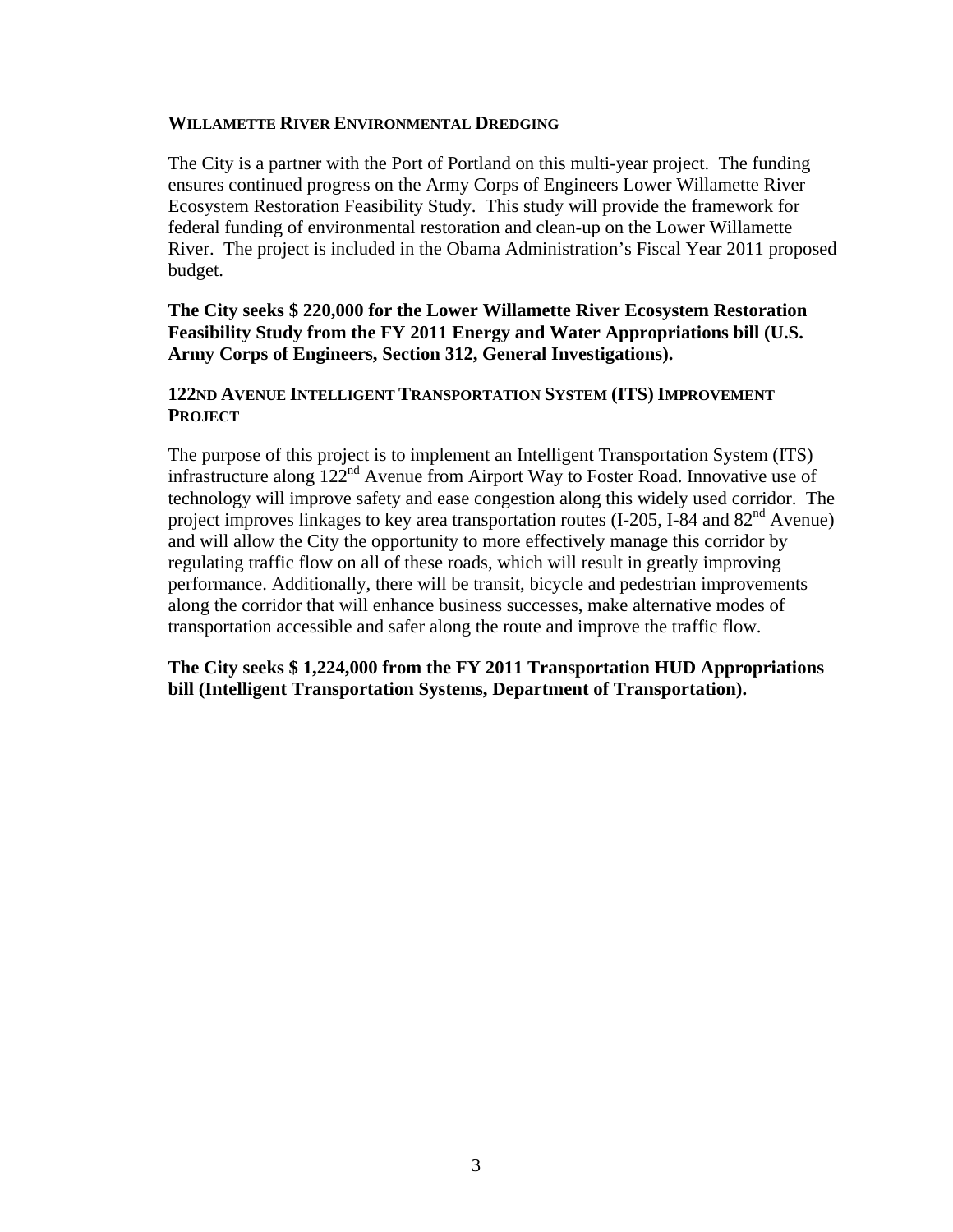### **2010 POLICY PRIORITIES**

#### **JOBS LEGISLATION**

The City supports Jobs Legislation in 2010. Direct municipal aid provides local governments the flexibility to generate jobs and economic growth. The City believes that the bill should include both traditional infrastructure funding, as well as funding for social services, housing and education. Small business relief and incentives would particularly help Portland mitigate the high unemployment rate the City is experiencing. Additional funds for energy efficient retrofits would help the City continue its groundbreaking work in producing equitable green jobs.

#### **CLIMATE CHANGE AND SUSTAINABLE ENERGY POLICY**

#### *The Energy Efficiency and Conservation Block Grant*

The Energy Independence and Security Act of 2007 established the Energy Efficiency and Conservation Block Grant (EECBG) Program to assist states, local governments, and tribes in reducing fossil fuel emissions, reducing total energy used, and improving energy efficiency in the transportation and building sectors. The American Recovery and Reinvestment Act of 2009 (ARRA) provided \$ 3.2 billion for EECBG--the first ever funding for the program. Portland has finalized its grant agreement with U. S. Department of Energy (USDOE), which released \$ 5.6 million in ARRA formula funding the City was awarded for this program. In addition, the City has joined with other statewide partners in submitting a \$ 75 million grant application for discretionary EECBG funds authorized by ARRA. The City supports annual funding for this program.

#### *Climate Change Legislation*

The City will monitor climate change legislation through advocacy for policies that help the City achieve its Climate Action Plan goals, provide climate-related funding for transit and incentivize energy efficiency and renewable energy projects. The City also supports including EECBG program funding in the climate legislation.

#### *Business Energy Tax Credit*

The State of Oregon's Business Energy Tax Credit (BETC) has proven to be a key driver for clean energy. A federal tax credit, modeled after Oregon's tax credit, will support energy efficiency and on-site renewable energy production designed to create significant opportunities for companies to improve their own efficiencies, while also sparking demand for clean energy services--an important economic development opportunity for Portland businesses.

Congressman Wu introduced the Building Energy Tax Credit Act (H.R. 3659) in September 2009. The bill is modeled closely after the Oregon BETC. This bill includes the key "pass-through" provision that enables entities that do not have tax liabilities to access the financial benefit.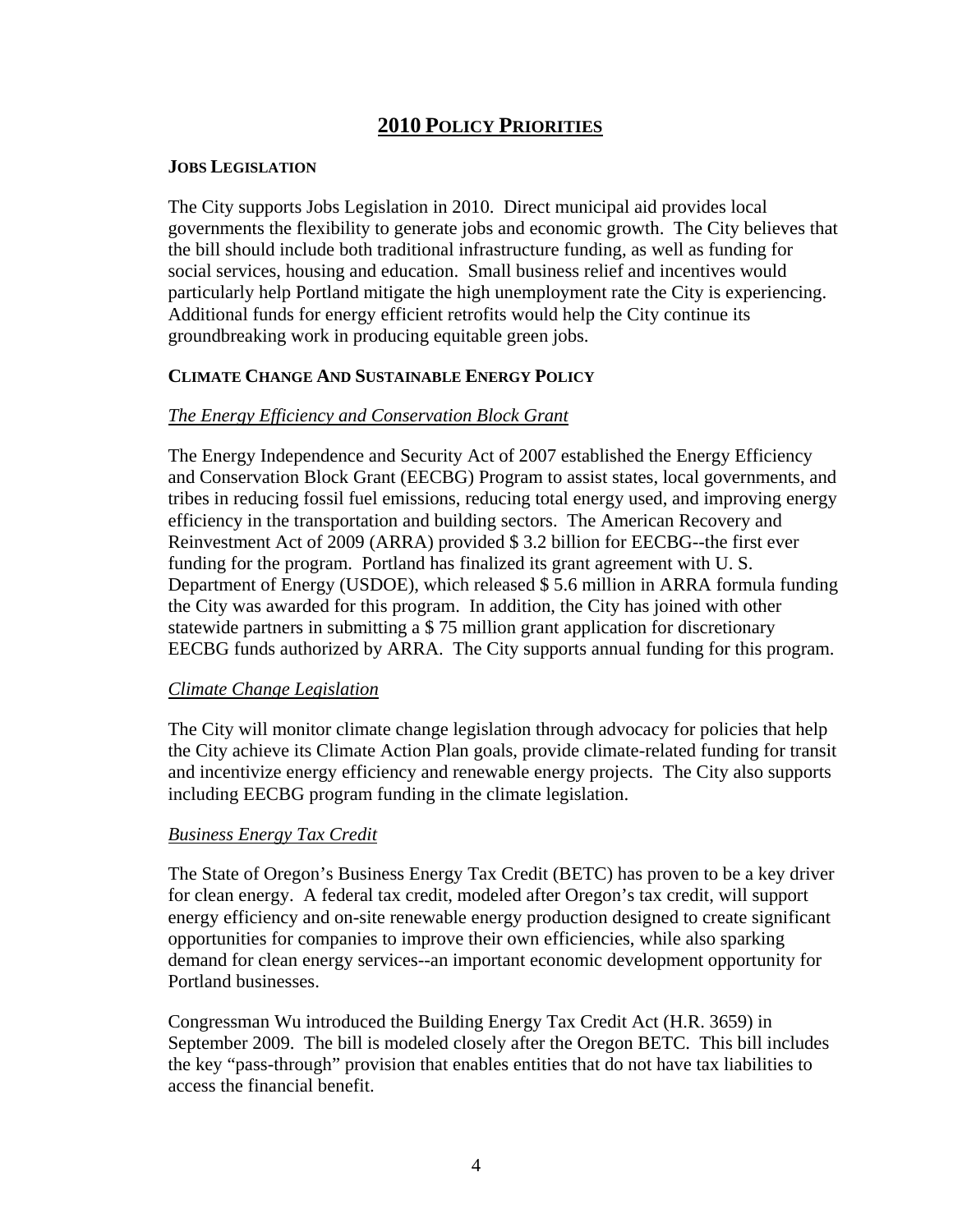#### *Oregon Sustainability Center*

Beyond the appropriations request described above, the City will be seeking discretionary federal funding opportunities for the Oregon Sustainability Center. The current budget for the Center calls for a federal partnership of \$ 15 million.

#### **HOUSING**

#### *Exit Tax Relief*

The City supports H.R. 2887, which would remove another barrier to the Expiring Use Section 8 Preservation effort by relieving owners of federally assisted housing from federal recapture taxes in order to encourage the transfer of these properties to new owners. These new owners must agree to maintain the property as affordable housing for 30 years. It is very similar to the exit tax bill (S. 3616) introduced by Senator Smith in 2006 and is supported by the National Housing Trust Fund, the National Housing Conference and the MacArthur Foundation.

#### *Residual Receipts*

The City supports passage of S. 1676 introduced by Senators Wyden and Merkley. This legislation would "unlock" reserves of preservation properties and allow those reserves to be used to finance the transfer of properties into non-profit ownership in order to secure their long-term affordability. This legislation is supported by the Network for Oregon Affordable Housing and the National Housing Preservation Working Group. The Administration has made regulatory changes that allow for more flexible use of Residual Receipts. The City will also advocate for statutory changes in S. 1676 that are still needed to meet the City's preservation goals.

#### *Section 8 Changes*

The City supports a number of changes to the Section 8 program. If Housing and Urban Development (HUD) allowed the Project-Based Section 8 contract to be moved to a different property, it would allow the community to relocate the tenant household, retain the rent subsidy, and preserve the supply of affordable housing in the community. The City supports changes in Section 8 Contract Renewal Policy Guide Book "policies", which do not appear to be based in statute and which create conflicts with available preservation project funding sources such as the Low Income Housing Tax Credit (LIHTC) program.

#### *Hillsdale Terrace*

The City supports the Housing Authority of Portland's HOPE VI grant application for Hillsdale Terrace.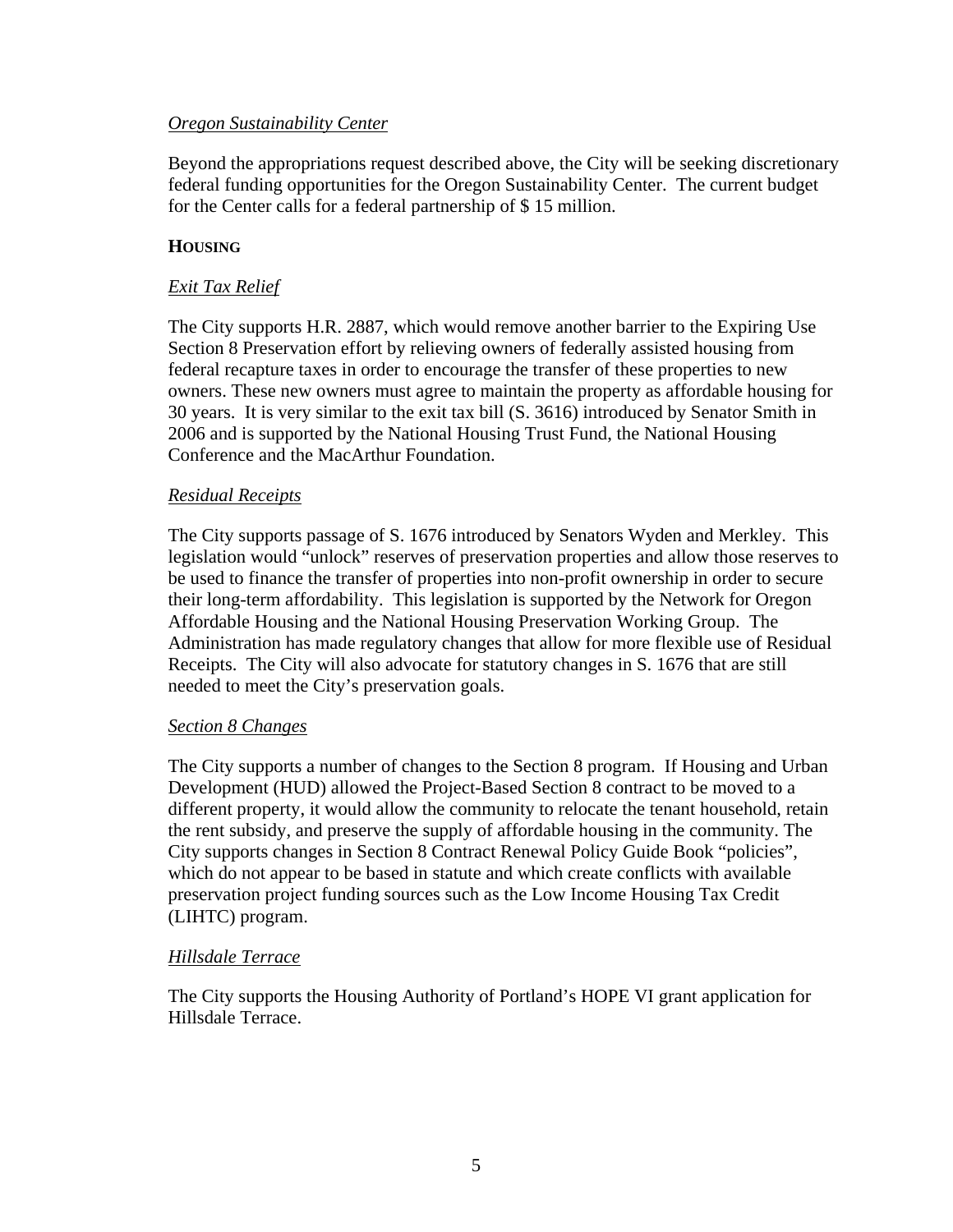#### *Sustainable Communities*

The City strongly supports the Sustainable Communities legislation, proposed by Senator Dodd and the Congressional Livable Communities Caucus. Portland endorses the Obama Administration's efforts to coordinate the activities of the HUD, Department of Transportation (DOT) and the Environmental Protection Agency (EPA). This effort represents a welcome federal inter-agency collaboration, aligning closely with local values and priorities. Portland will seek to compete for planning and project funding through these initiatives at HUD, DOT and/or EPA.

#### **TRANSPORTATION AND INFRASTRUCTURE**

#### *Surface Transportation Authorization*

#### City Project Requests:

*SW Capitol Highway* - The City seeks \$ 10 million to improve SW Capitol Highway between SW Multnomah Boulevard and SW Taylors Ferry Road. The highway connects two Portland neighborhood and business nodes, West Portland Town Center and Multnomah Village, to 99-West, I-5 and the Portland Community College Sylvania Campus. This is a project that has been supported by the community for over ten years. A refinement of the concept plan is underway and funded through Metropolitan Transportation Improvement Program (MTIP) and City funds. The project includes construction of improvements to an existing 2-lane roadway to make it a multimodal corridor with bike lanes, sidewalks, vehicular travel lanes, improved intersections and innovative stormwater treatment elements. The project will create 168 new jobs during project construction.

*Portland Bicycle Boulevard Project-*The City seeks \$ 25 million for over 100 citywide miles of bike boulevards. Federal funds will fund corridor improvements through traffic signaling, intersection control and traffic-calming devices designed to limit conflicts between automobiles and bikes. The development of this network type will dramatically boost bicycle use beyond the City's nationallyleading levels. The benefits to the City in increasing bicycle use are dramatic: economic (green dividends, tourism and expanding a significant existing bicycle industry), environmental, and transportation congestion relief.

*Portland Streetcar Planning and Alternatives Analysis* - The City seeks \$ 5 million for streetcar planning and alternatives analysis. The City has completed its citywide Streetcar System Plan and must now begin the planning and alternatives analysis for future streetcar lines. This funding would allow the City to move towards an Alternatives Analysis of several of the recommended corridors.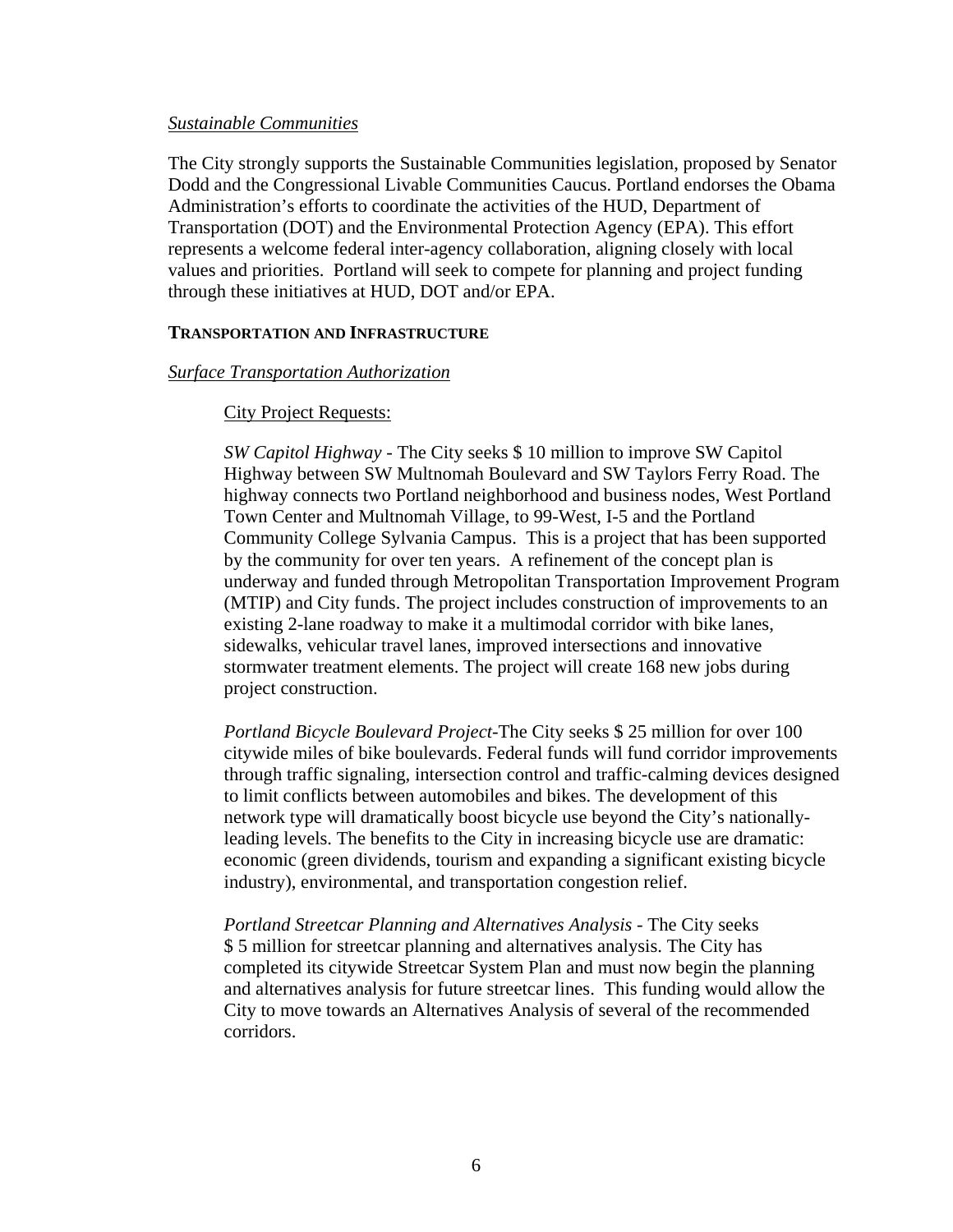Streetcar transportation offers several opportunities for the City. It reduces vehicle miles traveled and accelerates compact urban design, which together significantly reduce carbon emissions. A streetcar line provides greater access to housing options and jobs for residents. Experience shows that tremendous economic activity and investment occurs along streetcar lines resulting in economic development benefits to the City. Finally, the region is the home to the only domestic manufacturer of streetcars – thus both Portland's own streetcar lines and its efforts to promote streetcars nationally have the benefit of producing muchneeded well-paying manufacturing jobs in Oregon.

*Portland to Lake Oswego Streetcar* - The City joins its regional partners in seeking \$ 163 million for the Portland to Lake Oswego streetcar line. The project will extend the existing Portland streetcar line from SW Lowell Street in the South Waterfront district to Lake Oswego. It is anticipated that the project will create an estimated 3,400 jobs and serve more than 10,000 passengers per day. Metro has completed the Alternatives Analysis for the Portland-Lake Oswego Transit project with streetcar selected as the preferred transportation mode.

*Division Street Reconstruction/Brooklyn Creek Basin* - The City requests \$ 3.6 million for this project. Roughly one-third of the funds would construct green street projects in targeted combined sewer catchment areas to control stormwater runoff from more than eight acres of public streets between Mt. Tabor and the Willamette River. The green street improvements are part of a larger comprehensive set of local green infrastructure improvements referred to as the "Mt. Tabor to the River" project. The remaining funds will reconstruct and repair Division Street between SE 6th and SE  $39<sup>th</sup>$  Avenues in order to improve pedestrian and bicycle accessibility. The project will create 126 jobs during the construction phase.

*102nd Street Boulevard Improvements/Gateway Phase II* - The City requests \$ 3 million to implement Phase II of a project targeted at improving NE 102nd Avenue - the main commercial corridor through the Gateway District of East Portland. The Gateway District is a designated Regional Center with a focus on increasing employment and residential growth. The project is the result of many years of effort by the area's 'residents and business owners. Phase I was completed in the fall of 2008. This project serves as Phase II (102nd Avenue from NE Glisan to SE Washington Street) and will widen the existing sidewalks, add additional streetlights and street trees, include additional pedestrian crossings, provide for treatment of stormwater runoff and create or maintain 64 jobs during construction.

*Union Station* - The City requests \$ 24 million for the next phase of improvements to rehabilitate Union Station. The significance of Union Station, as a multi-modal transportation center in downtown Portland, has greatly increased due to the emergence of a streetcar system in Portland, the Portland Mall Light Rail Project, and the changes to the inter-city passenger bus services over the last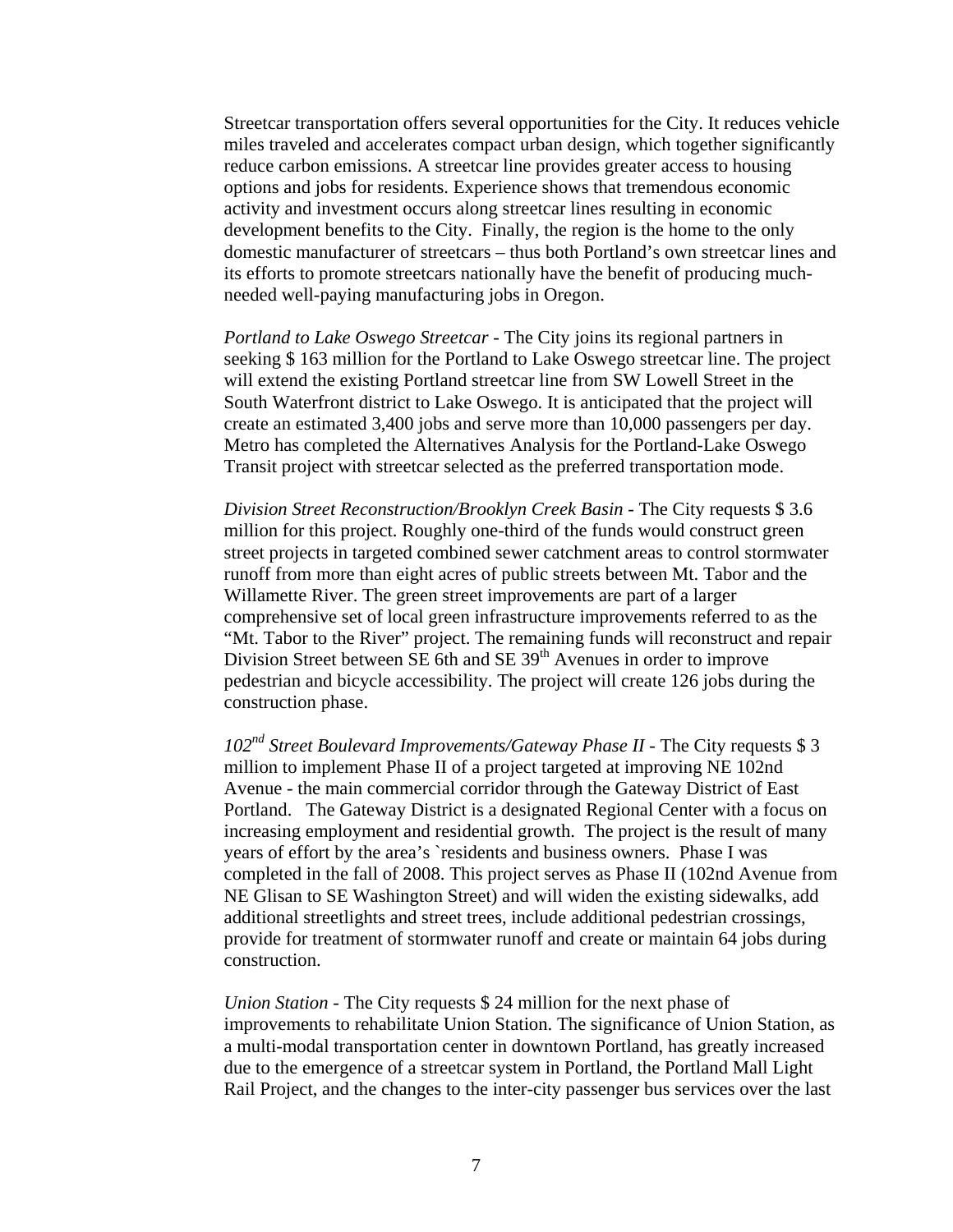20 years. This request is part of an overall effort to consolidate multi-modal transportation functions along with the existing Amtrak functions into the historic Union Station building.

Regional Project Requests that the City supports:

*Columbia River Crossing* - \$ 400 million from a megaproject program and \$ 750 million in the Federal Transit Administration's New Starts funding for the project's transit component.

*Sellwood Bridge* – The City supports Multnomah County's \$ 40 million request for the Sellwood Bridge.

*Rails to Trails Conservancy Trails Program* – The City joins regional partners in supporting increased funding for the program understanding that the region is seeking to be one of the designated areas in the country to receive funds through the pilot program.

#### Policy Positions

The City applauds the legislation authored by Chairman Oberstar and Subcommittee Chairman DeFazio that was advanced in the House in 2009. The City supports the major investment in High Speed Rail projects embodied in the bill. A high speed rail line from Vancouver B.C. to Eugene, Oregon will have a positive transformational effect on our respective economies and communities.

The City supports the significant reform to the Small Starts program and the addition of the Metropolitan Mobility Program. We believe that these programs will allow regions to build a transportation system that meets the multifaceted needs found in an urban environment. The City urges the Congress to allow cities to be direct recipients of these federal funds.

While the City works closely and well with the Oregon Department of Transportation , there are often situations in which federal funding flowing through the state to local government only serves to slow projects without substantive positive results.

#### *Relief from the Long Term 2 Enhanced Surface Water Treatment Rule (LT2)*

The City of Portland is seeking legislation to address the requirements of the federal LT2 rule for additional surface water treatment in the Portland Drinking Water System. Specifically, the City seeks the following:

- 1. Legislation that would enable the City to not build additional surface water treatment to address the protozoan parasite *Cryptosporidium*; and,
- 2. An administrative variance for the treatment requirement.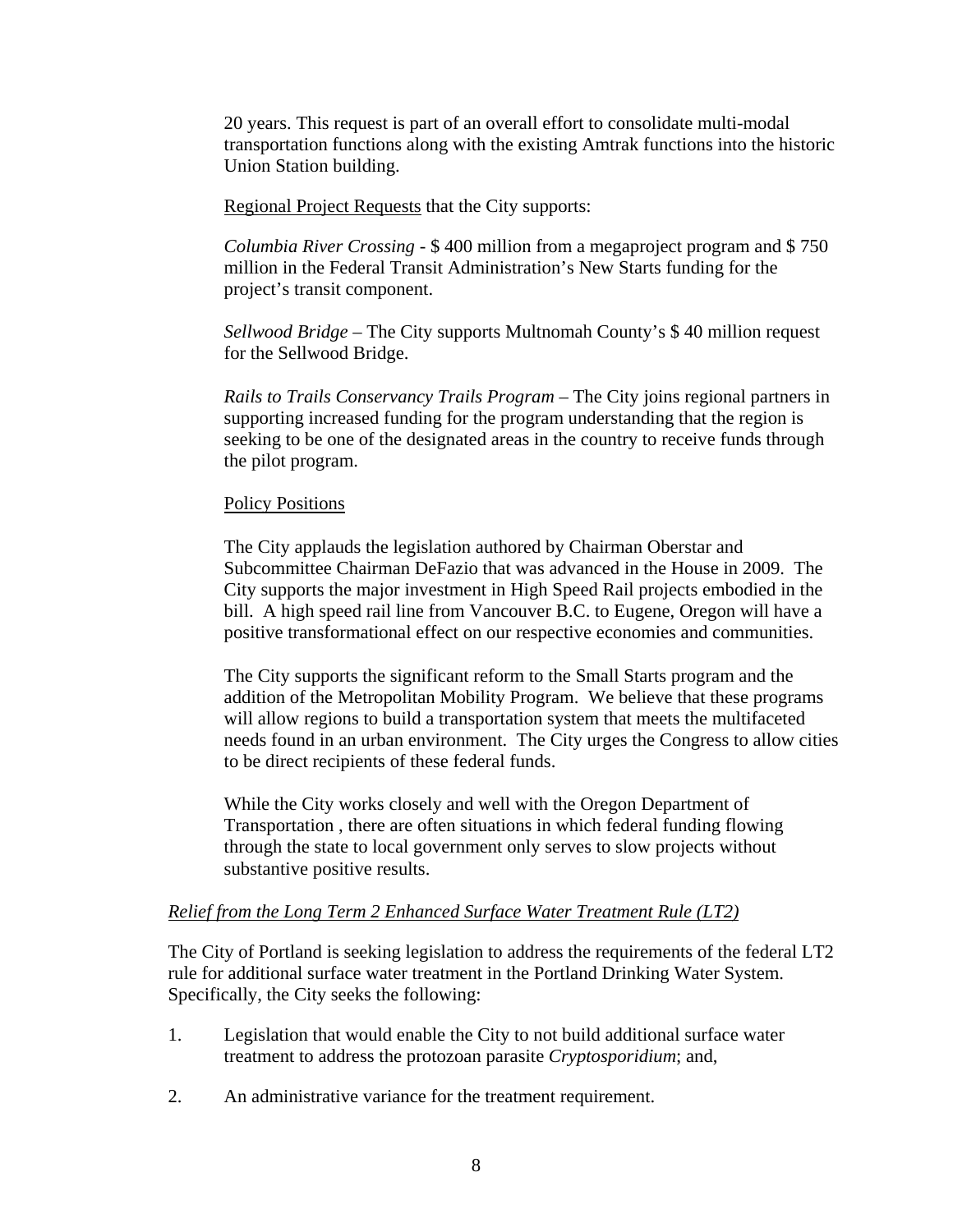#### *Superfund/Brownfields*

The City of Portland supports urban brownfield and Superfund site redevelopment to reduce sprawl, supply land for economic development and facilitate site development clean up. This support includes Congressman Blumenauer's efforts to pass legislation to reinstate the financing of the Superfund Program through taxation. The City also seeks to reduce regulatory uncertainty and complexity on brownfield and Superfund sites by clarifying and limiting the liability of new developers or tenants at multi-site Superfund projects, such as Portland Harbor, and to streamline environmental investigation and clean up processes in order for vacant industrial sites to be primed for immediate development.

#### *Water and Wastewater Funding*

The City of Portland supports federal funding for water and wastewater infrastructure, which has long been underfunded at the federal level. While heartened that the American Recovery and Reinvestment Act contained funding for such infrastructure, the City was disappointed that the funding did not come directly to cities. The City supports legislation to authorize higher levels of funding for state water pollution control revolving loan funds, to address combined sewer overflows and for funding drinking water infrastructure. The City supports the water trust fund initiative proposed by Congressman Blumenauer.

#### *Army Corps of Engineers Projects*

The City supports a number of funding requests for the Water Resources Development Act and through FY 2011 appropriations made by the Army Corps of Engineers for projects in the Portland region. In particular, the City is supportive of Oaks Bottom Wildlife Refuge Aquatic Habitat Project and the Crystal Springs Ecosystem Restoration Project.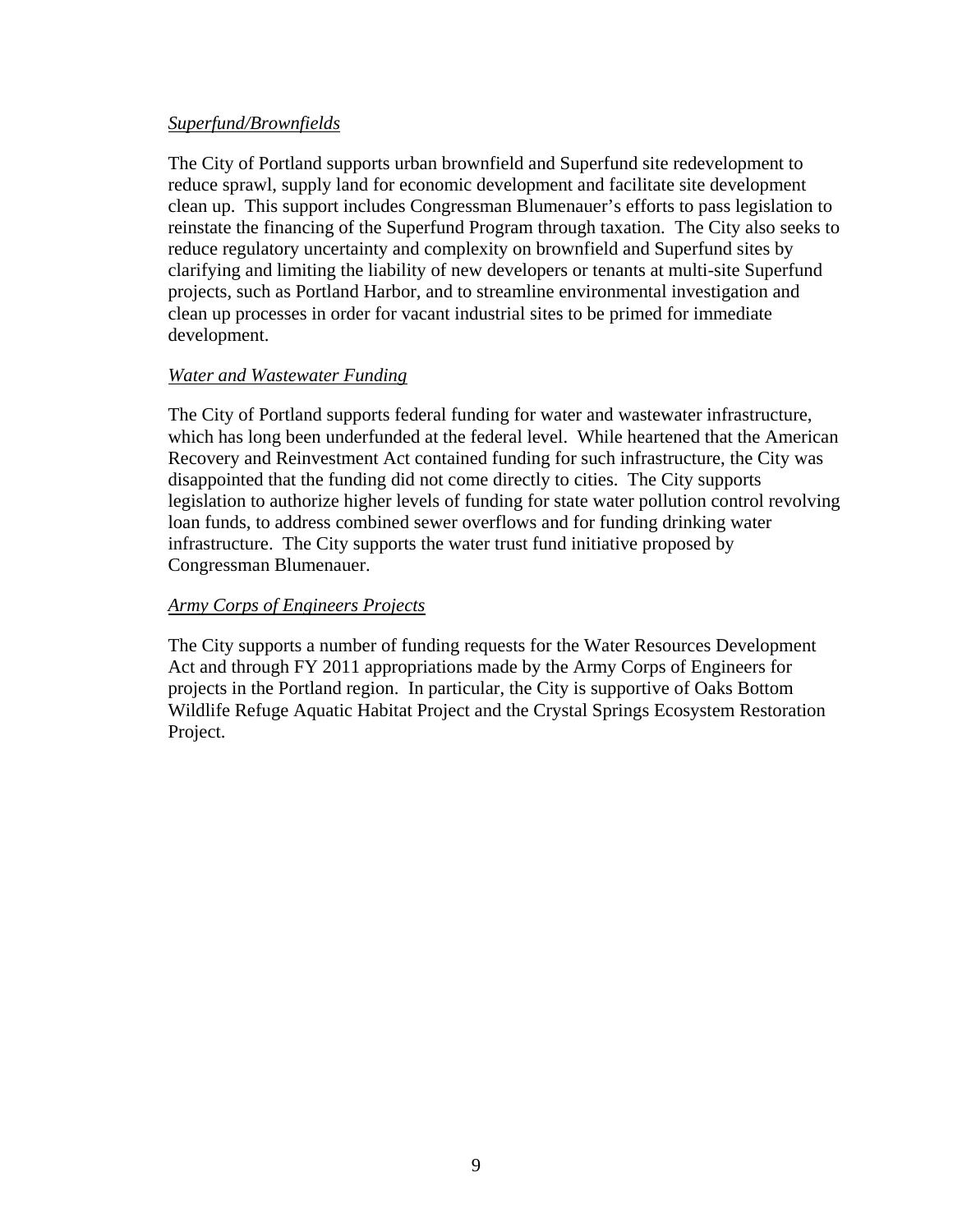### **2010 POLICY POSITIONS AND PROJECTS**

#### **TELECOMMUNICATIONS**

The City of Portland continues to advocate for local government authority in the areas of right-of-way management, franchise fees, communications taxes, and public interest obligations across all cable, telecommunications and information services platforms.

#### *IRNE (Integrated Regional Network Enterprise)*

The City will join efforts to protect public ownership and development of effective local communications technology infrastructure and institutional networks. This includes opposing or altering legislation that would have the unintended consequences of threatening the City's investment in IRNE.

#### *Net Neutrality*

The City supports net neutrality and will oppose efforts that prevent this First Amendment right to use Internet data without regard to content, destination or source.

#### *Open Access*

The City also strongly urges Congress to support open access as a guiding principle in broadband policy in order to ensure a competitive marketplace with consumer choice and lower prices. Open access will spur economic development, entrepreneurial opportunity and innovation.

#### *Study of Health Effects of Cell Tower Siting*

The City requests that the Federal Communications Commission (FCC) work in cooperation with the US Food and Drug Administration (FDA) and other relevant federal agencies to revisit and update studies on potential health concerns arising from radio frequency (RF) wireless emissions in light of the national proliferation of wireless use.

#### **PUBLIC SAFETY**

Portland supports full funding for a multitude of public safety initiatives: The COPS Universal Hiring Program and COPS Technology Program; full funding for the Byrne Justice Assistance Grant; funding for the Weed and Seed program; federal funding for graffiti removal and prevention and funding of the Violence Against Women Act. Furthermore, the City applauds the Obama Administration for creating the new position of White House Advisor on Violence Against Women.

The City and its regional partners are replacing their public safety radio system and the City will continue to seek federal funding for this project.

The City will also be seeking discretionary federal funds for an Emergency Operations Center.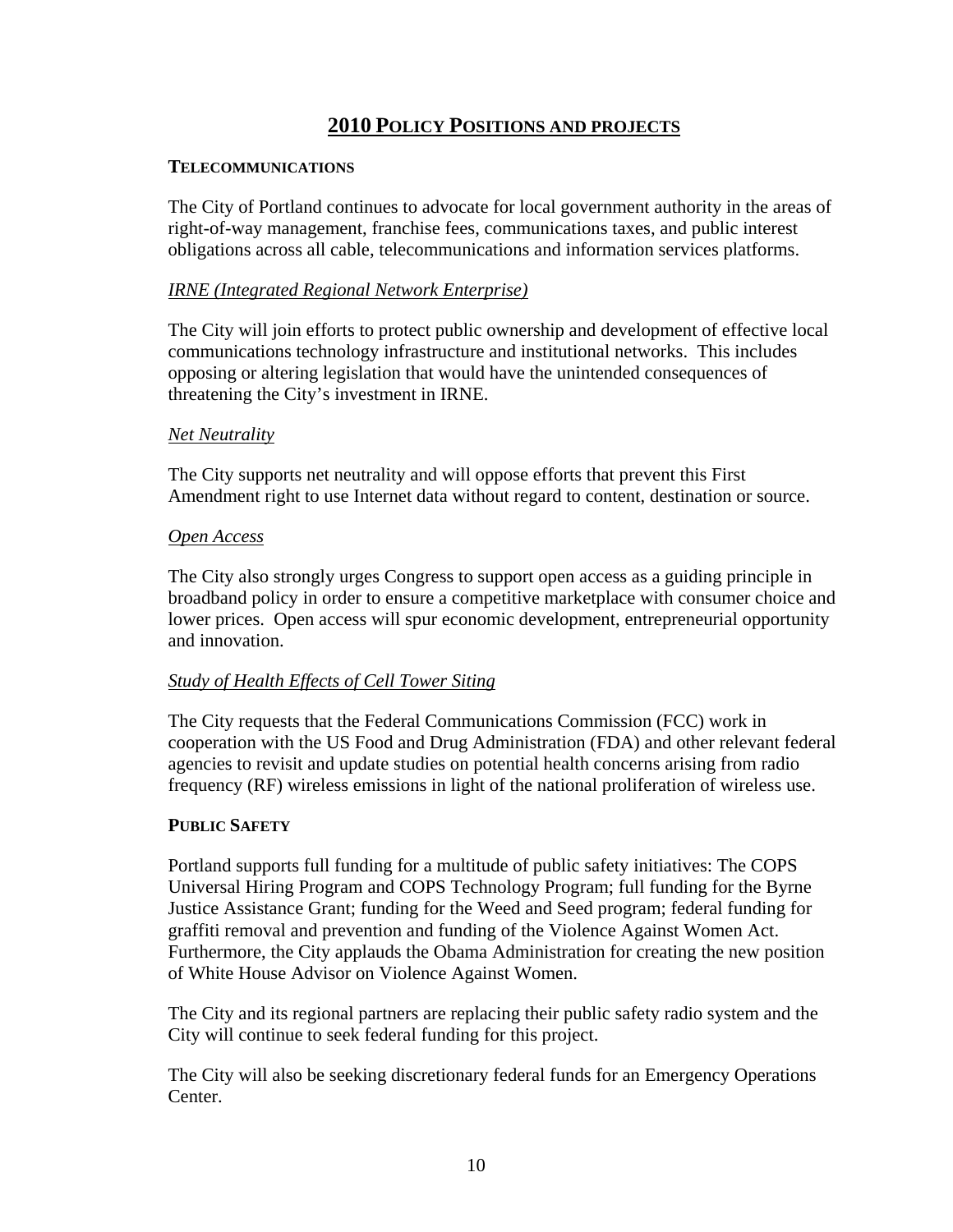#### **PARKS**

Portland supports the Urban Revitalization and Livable Communities Act (H.R. 3734) that would authorize \$ 445 million over ten years for park development, enhancement, and maintenance. The City also supports full funding for the Land and Water Conservation Fund and reinstatement of funding for the Urban Parks and Recreation Recovery grant program.

#### **THREE PERCENT WITHHOLDING**

Section 511 of the Tax Increase Prevention and Reconciliation Act of 2005 required state and local governments that spend more than \$ 100 million on goods and services to withhold 3% of payment to vendors and contractors beginning in 2011. The provision also calls for reporting of all payments to the Internal Revenue Service (IRS). The City of Portland views this as another unfunded mandate that will have severe fiscal consequences. The American Recovery and Reinvestment Act postponed implementation by one year.

#### **FEDERAL NON-DISCRIMINATION IN EMPLOYMENT**

Portland is committed to ensuring that gay, lesbian, bisexual and transgender (GLBT) Portlanders have equal rights and benefits in the workplace. The City is supportive of the federal non-discrimination in employment legislation and strongly believes that the legislation should prevent discrimination based on sexual orientation, as well as gender identity and expression.

#### **ARTS**

The City of Portland is proud of its vibrant and robust arts community and supports increased federal funding for the arts. The City urges full funding for the National Endowment for the Arts and increased funding for arts education. The City supports the Artist-Museum Partnership Act of 2009 (H.R. 1126), which would amend the IRS Code of 1986 to provide that a deduction equal to fair market value shall be allowed for charitable contributions of literary, musical, artistic, or scholarly compositions created by the donor.

#### **UNIFORM CREDIT RATINGS**

As Congress reviews and reforms the nation's financial services infrastructure, the City of Portland would urge that Congress look at the need for uniform rating standards for all securities. Ensuring all securities are rated based on the same criteria and likelihood of default will improve the current system which has damped the ratings for many state and local governments.